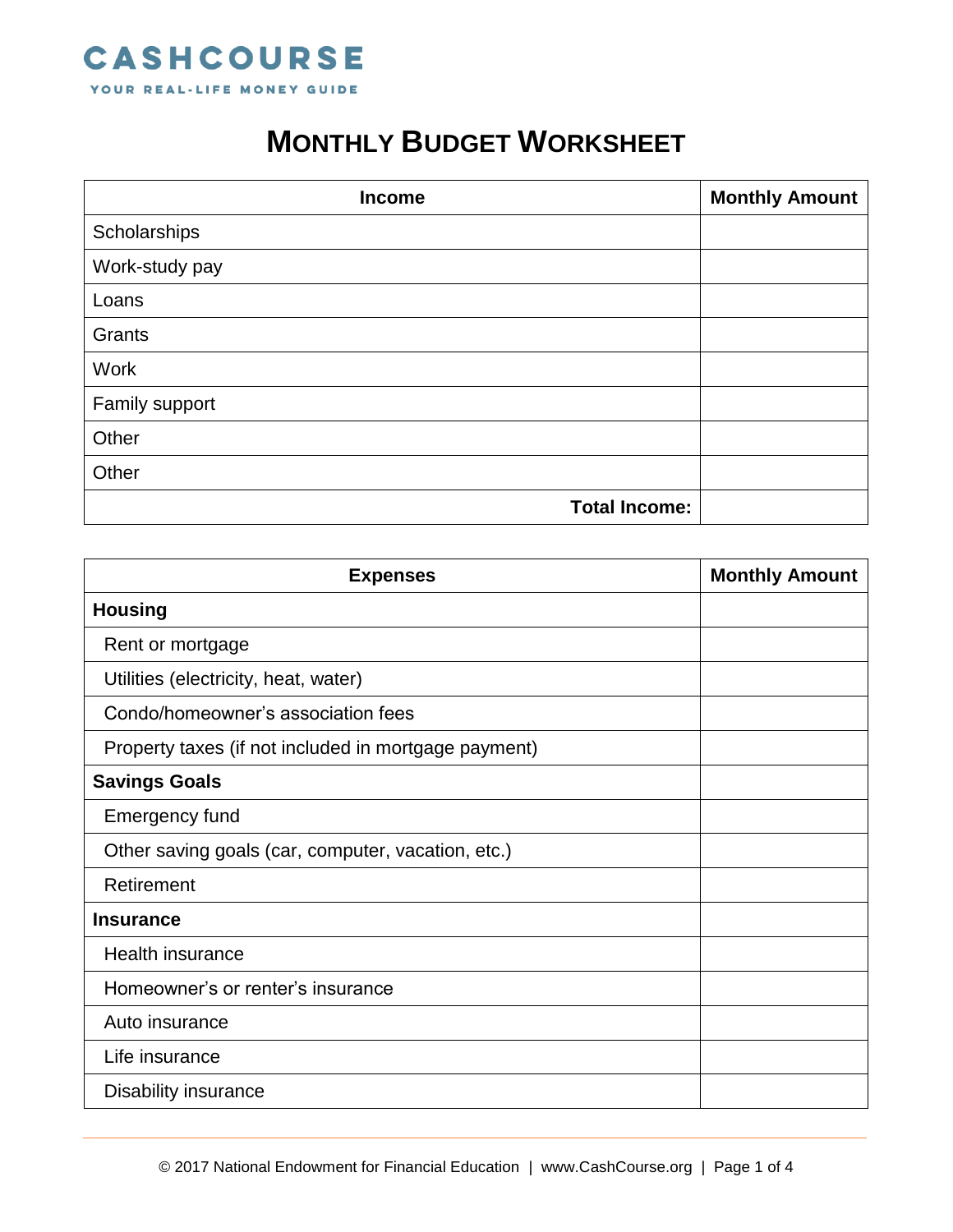## **CASHCOURSE**

YOUR REAL-LIFE MONEY GUIDE

| <b>Credit Cards</b>                |  |
|------------------------------------|--|
| Monthly payment                    |  |
| <b>Student Loans</b>               |  |
| Monthly payment                    |  |
| <b>Other Loans</b>                 |  |
| Monthly payment                    |  |
| <b>Medical Expenses</b>            |  |
| Doctor/dentist office visit copays |  |
| Uncovered expenses                 |  |
| Prescription drug costs or copays  |  |
| Over-the-counter medications       |  |
| Contact lenses or glasses          |  |
| <b>Food and Beverages</b>          |  |
| Groceries                          |  |
| <b>Restaurants</b>                 |  |
| Alcohol                            |  |
| <b>Transportation</b>              |  |
| Car payments                       |  |
| Car maintenance                    |  |
| Gas                                |  |
| Car washes                         |  |
| Parking                            |  |
| Ride share/taxis                   |  |
| Public transportation              |  |
| Other                              |  |
| <b>Charitable Contributions</b>    |  |
| Donations                          |  |
| <b>Tithing</b>                     |  |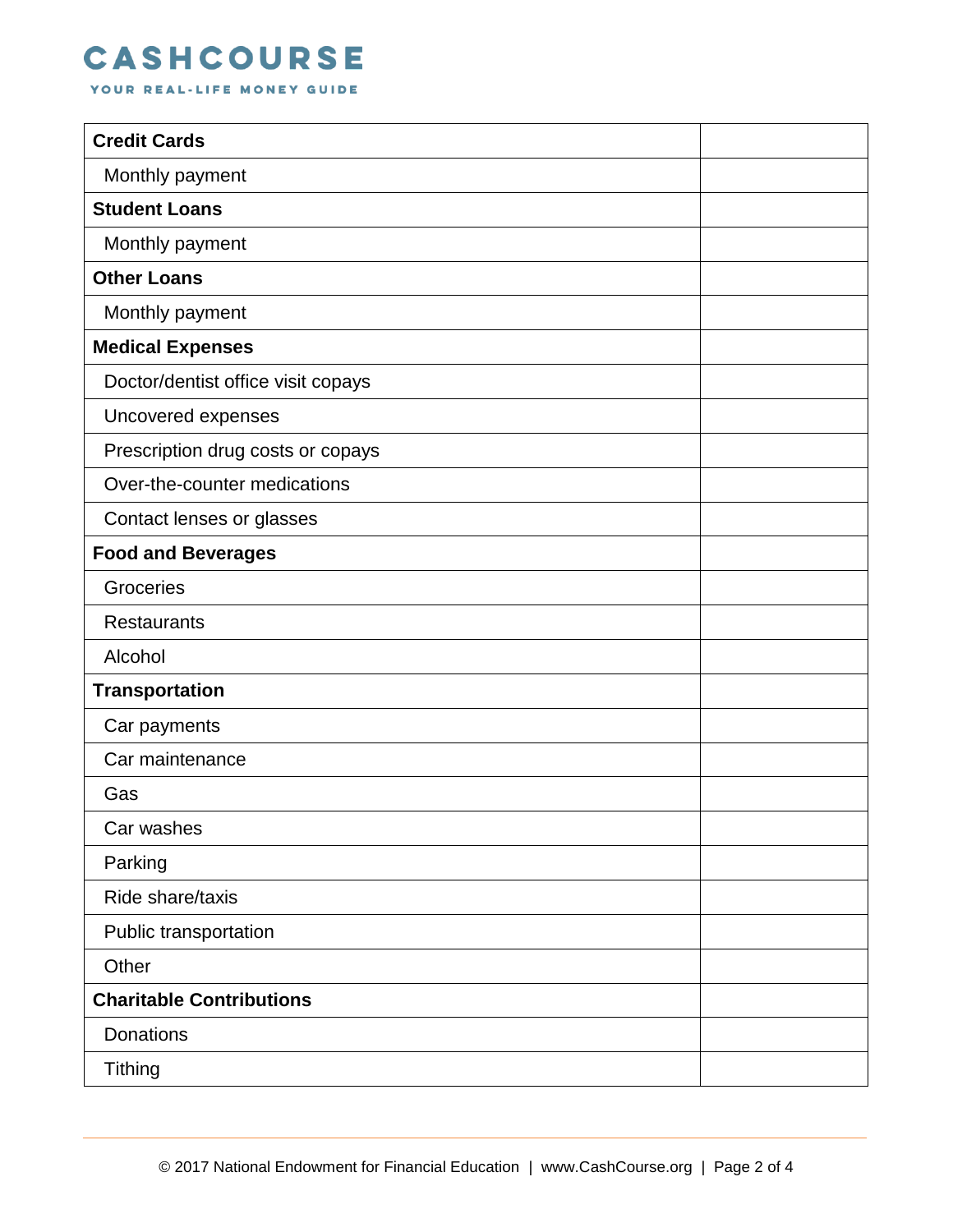## **CASHCOURSE**

YOUR REAL-LIFE MONEY GUIDE

| Other                                      |  |
|--------------------------------------------|--|
| <b>Clothing</b>                            |  |
| General clothing                           |  |
| Workplace attire                           |  |
| <b>Shoes</b>                               |  |
| Accessories                                |  |
| Other                                      |  |
| <b>Communications</b>                      |  |
| Cell phone                                 |  |
| Other                                      |  |
| <b>Technology</b>                          |  |
| Internet                                   |  |
| Software programs and video games          |  |
| <b>Tech accessories</b>                    |  |
| Other                                      |  |
| <b>Television</b>                          |  |
| Cable                                      |  |
| Video streaming subscriptions              |  |
| Other                                      |  |
| <b>Travel</b>                              |  |
| Hotels                                     |  |
| Flights/rail/car costs                     |  |
| Food                                       |  |
| Tickets to shows, sporting events, museums |  |
| Pet/house sitting                          |  |
| Other                                      |  |
| <b>Entertainment</b>                       |  |
| Movies                                     |  |